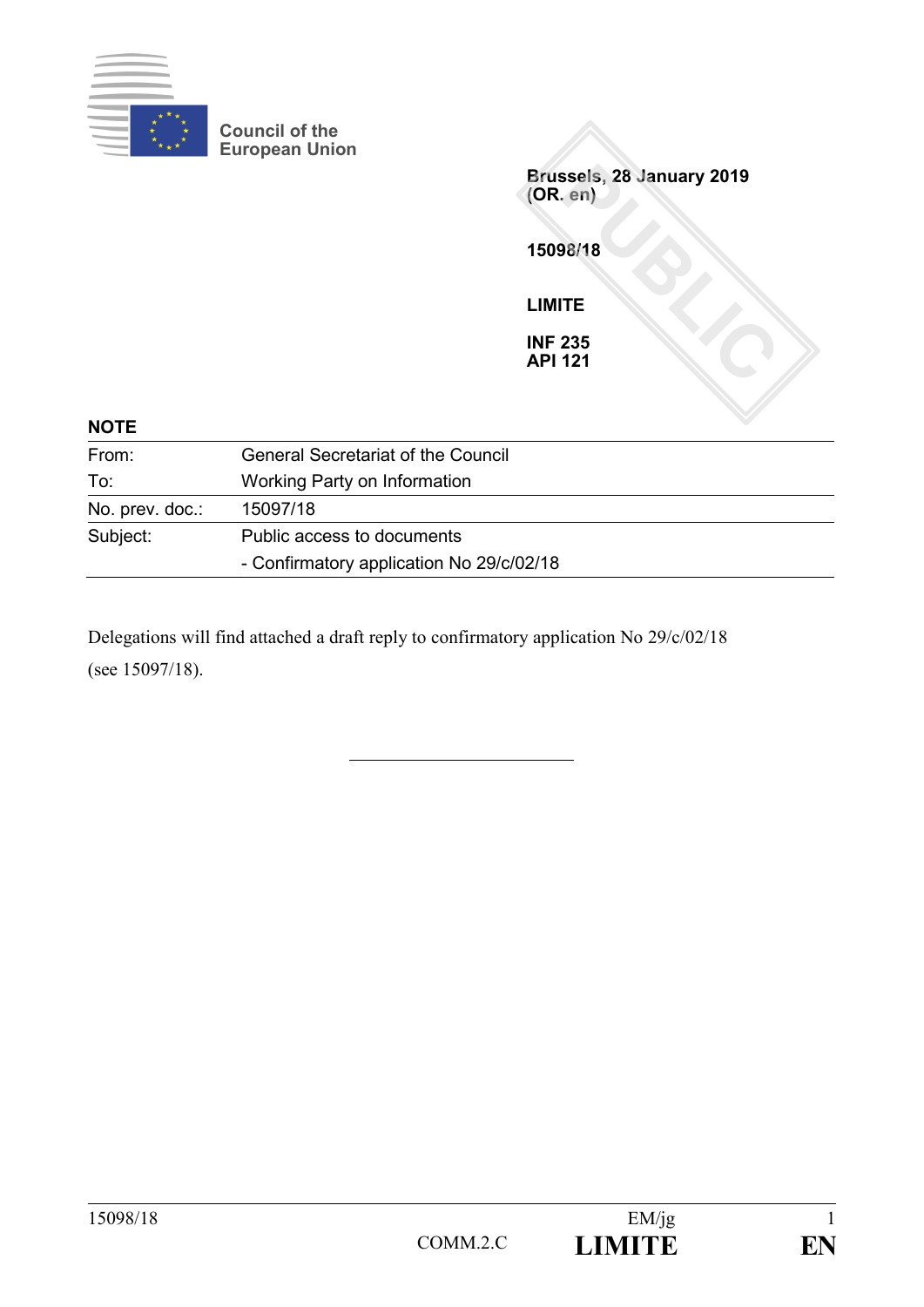# **DRAFT REPLY ADOPTED BY THE COUNCIL ON xxxx TO CONFIRMATORY APPLICATION 29/c/02/18, made by email on 20 December 2018, pursuant to Article 7(2) of Regulation (EC) No 1049/2001, for public access to document ST 13593/18**

The Council has considered this confirmatory application under Regulation (EC) No 1049/2001 of the European Parliament and of the Council of 30 May 2001 regarding public access to European Parliament, Council and Commission documents (OJ L 145 of 31.5.2001, p. 43) (hereafter "Regulation (EC) No 1049/2001") and Annex II to the Council's Rules of Procedure (Council Decision 2009/937/EU, Official Journal L 325, 11.12.2009, p. 35) and has come to the following conclusion:

- 1. On 30 October 2018 the applicant introduced an initial application for access to document **ST 13593 2018 INIT** dated 25th October 2018. The requested document is an opinion of the Council Legal Service on the proposal for a Regulation of the European Parliament and of the Council on the protection of the Union´s budget in case of generalised deficiencies as regards the rule of law in the Member States.
- 2. On 10 December 2018, the General Secretariat of the Council replied to this application granting partial access to paragraphs 1 to 8, with the exception of the second sentence of paragraph 1, of the requested document.

Full access has been refused pursuant to the exceptions laid down in art. 4(3), first subparagraph (protection of the decision-making process), Article  $4(1)(a)$ , fourth indent (protection of public interest as regards the financial, monetary or economic policy of the Union), and Article 4(2), second indent (protection of legal advice) of Regulation (EC) No 1049/2001.

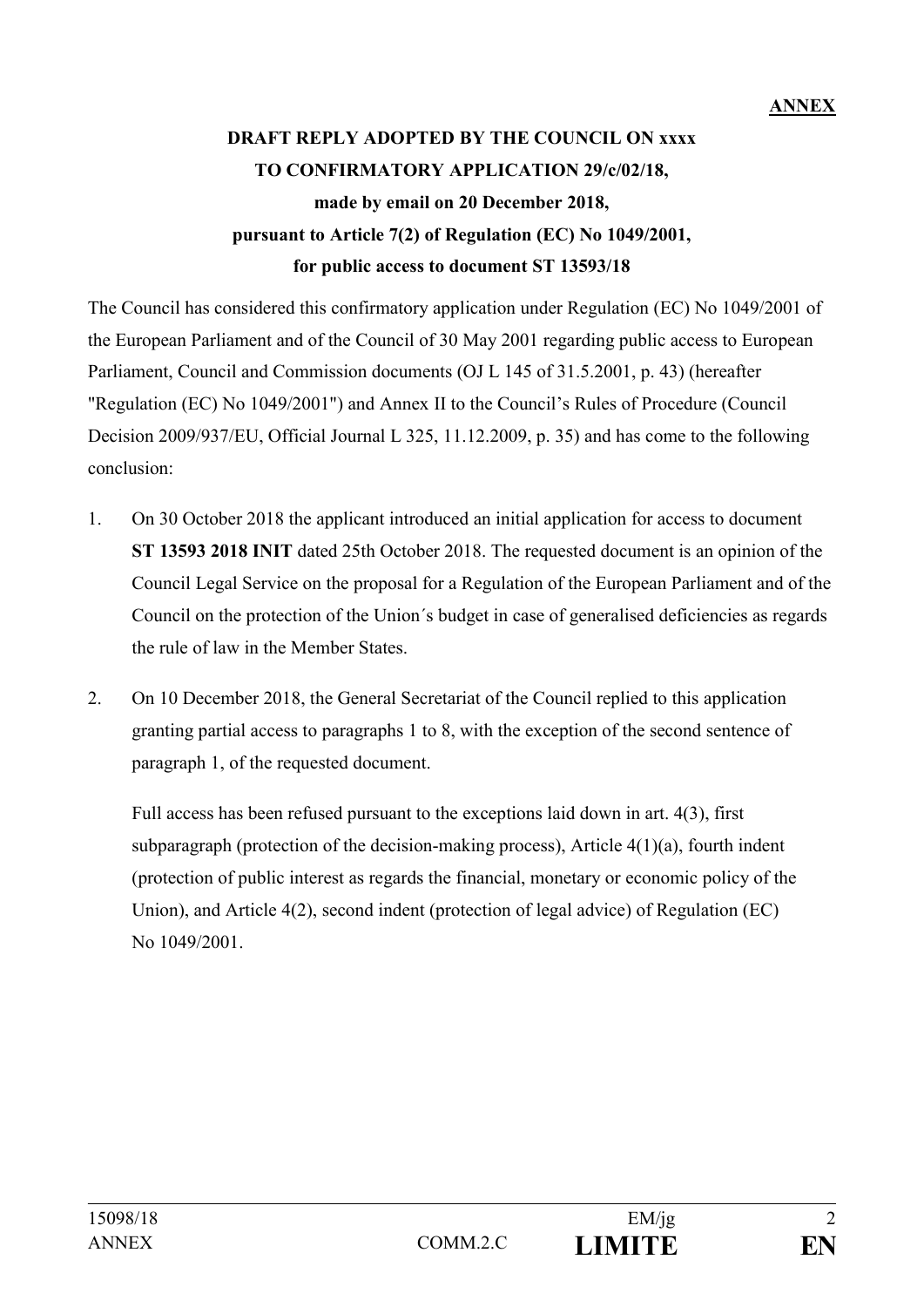- 3. On 20 December 2018, the applicant introduced a confirmatory application, claiming that the refusal to fully disclose the CLS opinion was incompatible with Regulation (EC) No 1049/2001, breached EU primary law and ignored the Court's case law regarding the nondisclosure of legal advice in a context where the Council is acting in its legislative capacity.
- 4. The applicant notably alleged that the undisclosed part of the document did not contain legal advice but "*legal analysis*". He then stated that the Council could not lawfully justify the nondisclosure on the basis of the sensitivity of the ongoing discussions, which is not an exception foreseen by Regulation (EC) No 1049/2001. Furthermore, the applicant stated that the nondisclosure of the CLS opinion on a publicly available draft legislation, itself in breach of EU primary law especially article 15 TFEU, undermined the EU's decision-making process rather than its disclosure. The applicant underscored that CLS opinion indeed concerned directly and exclusively a draft legislative act proposed by the Commission and that under art. 15 TFEU the European Parliament and the Council should ensure publication of the documents relating to legislative procedures.
- 5. Moreover, the applicant contested the ground for refusal of access based on the protection of the financial and economic policy of the Union claiming that, on the contrary, the disclosure of the CLS opinion would "*enable a proper debate on the Commission's draft regulation in order to help the proposed regulation better achieve its primary aim: the enhanced protection of the EU's financial interests*".
- 6. The applicant also contested the ground for refusal of access based on the protection of legal advice. He especially emphasised that it was actually the non-disclosure of legal analyses that was "*likely to undermine the quality of legal advice*" as, "*in the absence of external scrutiny, potentially inadequately reasoned legal analyses may influence the Council without the Council being able to rely on alternative legal analyses*".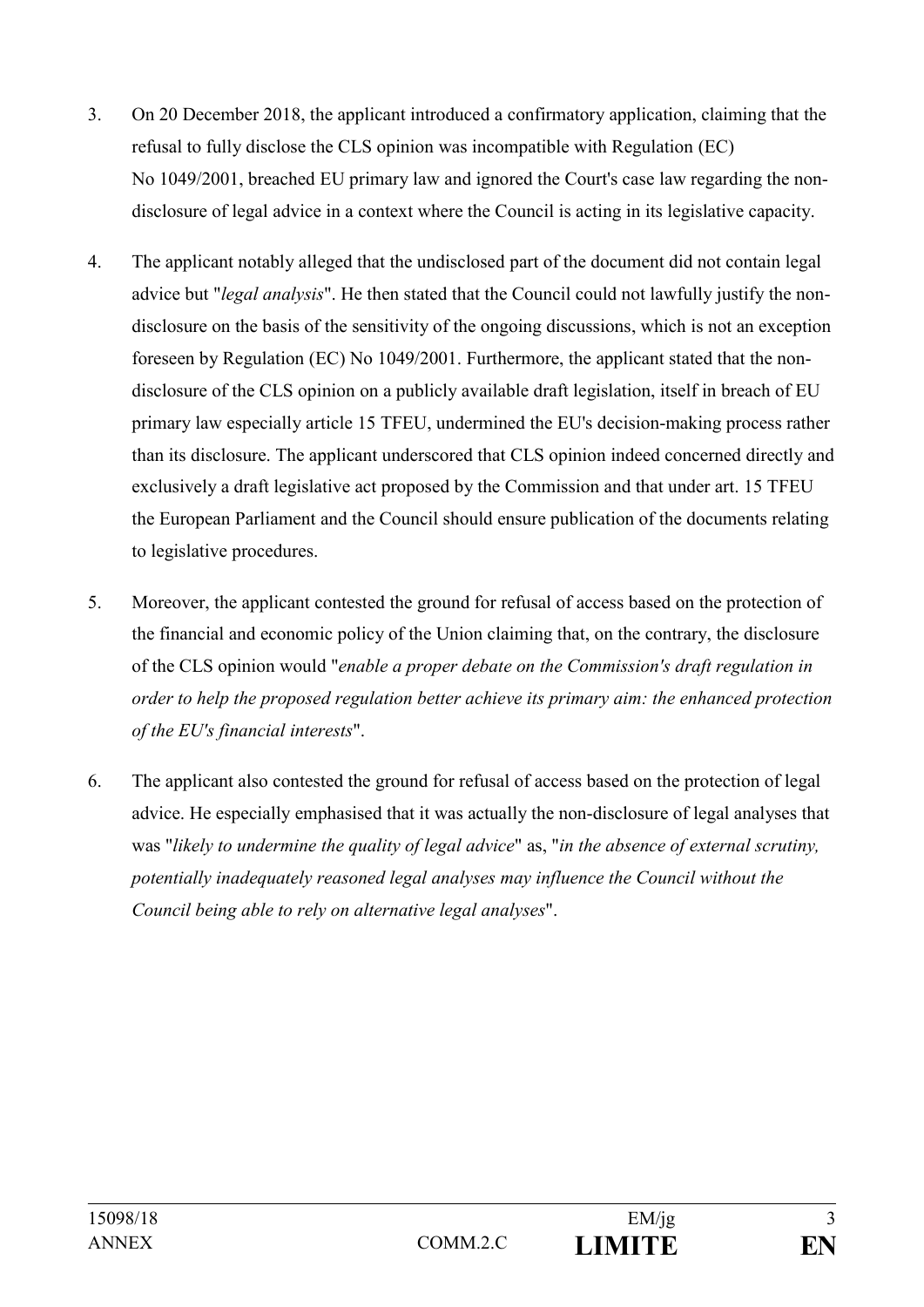- 7. Lastly, the applicant regretted the fact that the decision to refuse full access to the opinion did not take into account the need of balancing of the particular interest to be protected by nondisclosure of the CLS opinion against the public interest in the document being made accessible as such increased openness would, according to recital 2 of the Regulation (EC) No 1049/2001, "*enable citizens to participate more closely in the decision-making process and guarantees that the administration enjoys greater legitimacy is more effective and more accountable to the citizens in a democratic system*".
- 8. The Council has carefully considered the confirmatory application. It has re-assessed, in full consideration of the principle of transparency underlying Regulation (EC) No 1049/2001 and in light of the applicant's arguments, whether public access can be provided to the requested document.

#### **I. THE REQUESTED DOCUMENT**

- 9. Document **ST 13593 2018 INIT** comprises an opinion of the Council Legal Service which analyses the compatibility with the EU Treaties of the proposal for a Regulation of the European Parliament and of the Council on the protection of the Union´s budget in case of generalised deficiencies as regards the rule of law in the Member States.
- 10. The said proposal, adopted by the Commission on 2 May 2018 as a part of the Multiannual Financial Framework 2021-2027, aims at establishing a legal framework for the protection of the financial interests of the Union in accordance with the principles of sound financial management from generalized deficiencies in the Member States as regards the rule of law affecting in particular the proper functioning of public authorities.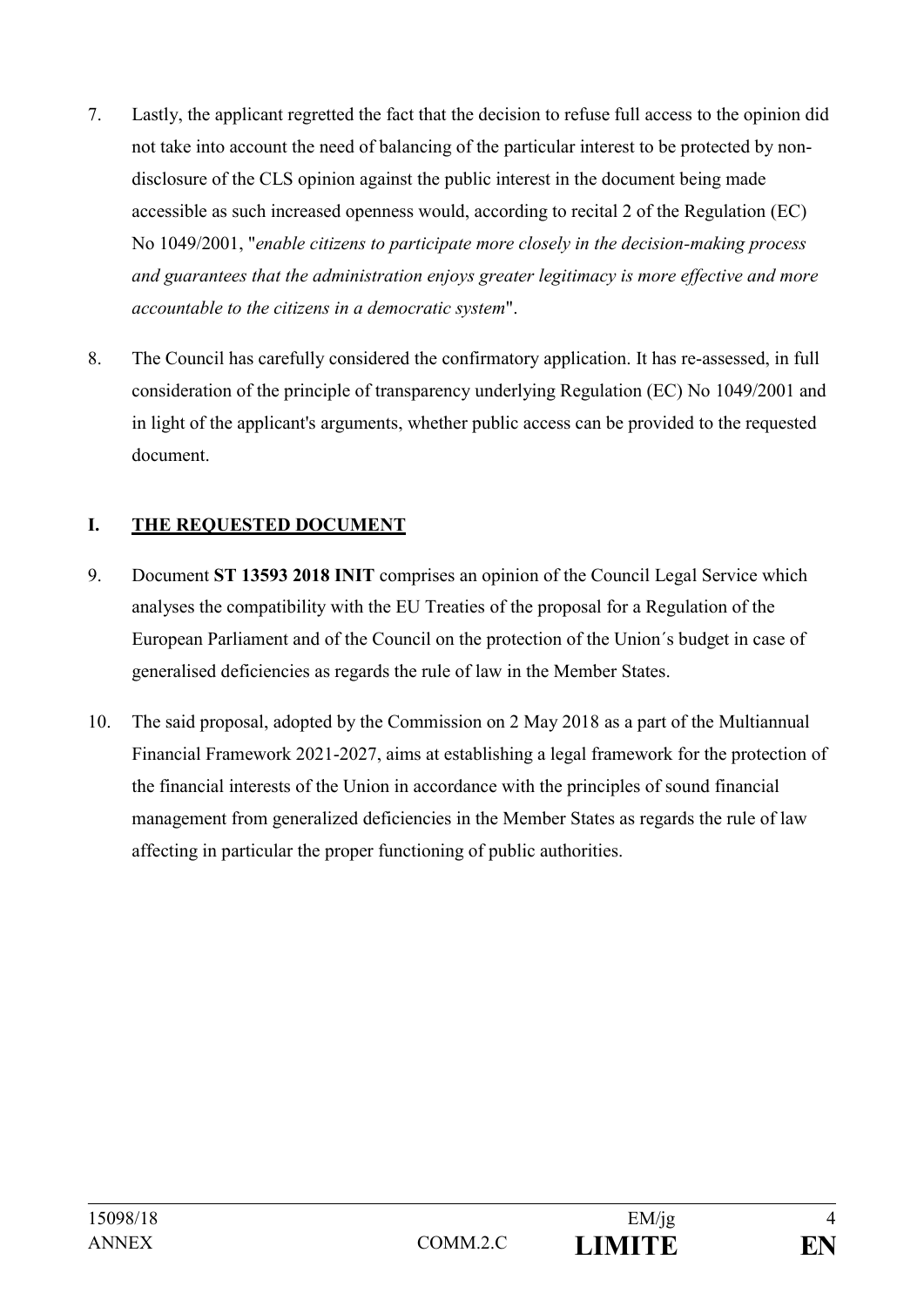## **II. THE EXCEPTION RELATING TO THE INSTITUTION´S DECISION-MAKING PROCESS**

- 11. At the outset, it shall be recalled that Article 4(3) first indent of Regulation (EC) No 1049/2001 provides that : "*Access to a document, drawn up by an institution for internal use or received by an institution, which relates to a matter where the decision has not been taken by the institution, shall be refused if disclosure of the document would seriously undermine the institution's decision-making process, unless there is an overriding public interest in disclosure".*
- 12. It has been established by case law that a higher standard of transparency applies when the institutions act on their legislative capacity. This cannot, however, result in denying the institutions the possibility of justifying a refusal to grant access to documents related to a legislative file on the basis of the exception set out in the first subparagraph of Article 4(3) of Regulation (EC) No 1049/2001, given, in particular, that that exception does not exclude the legislative process from its scope. Thus, it remains open to the institutions to refuse, on the basis of that provision, to grant access to certain documents related to a legislative process in duly justified cases. **1**
- 13. The requested document is drawn up by the Council´s Legal Service for the internal use of the Council in the sense of Article 4(3), first subparagraph, of Regulation (EC) No 1049/2001 and relates to a matter on which the decision-making process is currently ongoing.
- 14. In particular, the Council has just started debating the proposal and discussions are complex, as it has been made obvious in the General Affairs Council of 11 December 2018 where the Member States have publicly expressed very divergent preliminary positions on the proposal.

<u>.</u>

**<sup>1</sup>** Judgment of the General court of 22 march 2018 in Case T 540/15, Emilio De Capitani, v.European Parliament, obs. 112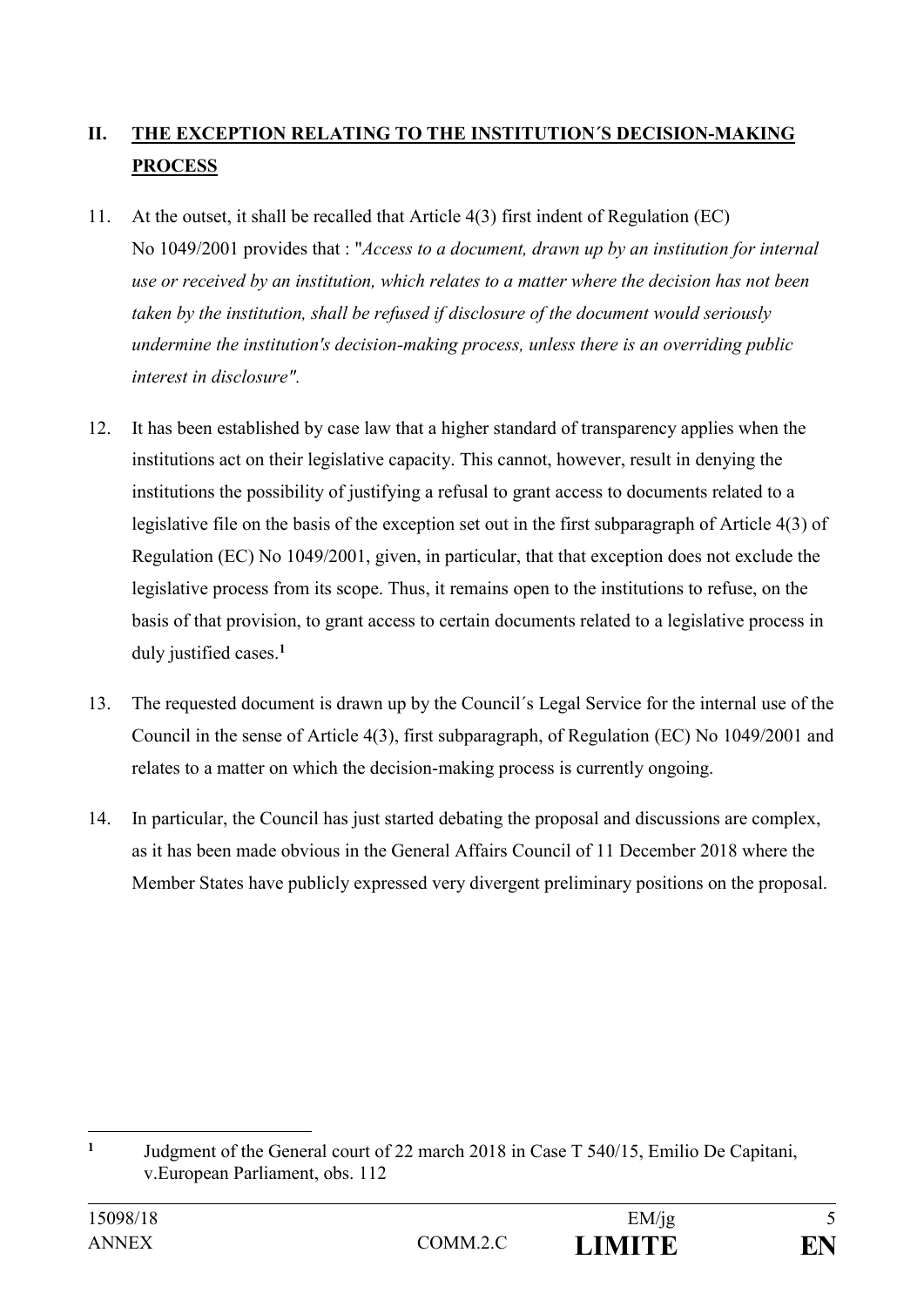- 15. The legal issues examined in the requested opinion − notably the compatibility of the envisaged conditionality mechanism with the Treaties and the legal feasibility of the procedure for the adoption of measures under the mechanism− are relevant for the analysis and forthcoming discussions concerning the Commission's proposal. Even more important, they are highly controversial, the Council members having expressed very different positions and sensibilities on that very issues covered by the opinion.
- 16. Given the strongly divided visions on that file, the ongoing discussions in the Council are delicate. What is more, in the current legal and political context, the debate on the envisaged measures, aiming at the adoption of a mechanism that links the EU financing with the respect of rule of law, is particularly sensitive.
- 17. Thus, if the analysis carried out by the Legal Service had to be fully disclosed, certain of the arguments developed therein could give rise to external interference. The ensuing pressure would make it more difficult for Council members to accept compromise solutions or to pursue certain options and therefore would affect the possibility of reaching a final agreement on the proposal.
- 18. Moreover, even if the Council managed to reach an agreement internally, the envisaged proposal would then need to be negotiated with the European Parliament and the Commission. The analysis of the Legal Service, which is intended to an internal audience and is not binding, is frank and straightforward and clearly points certain legal difficulties that arise from the envisaged measures. Under these circumstances, the disclosure of the legal opinion would make known to the institutional interlocutors the Council's internal reflections and concerns and could therefore limit its options during the upcoming inter-institutional negotiations.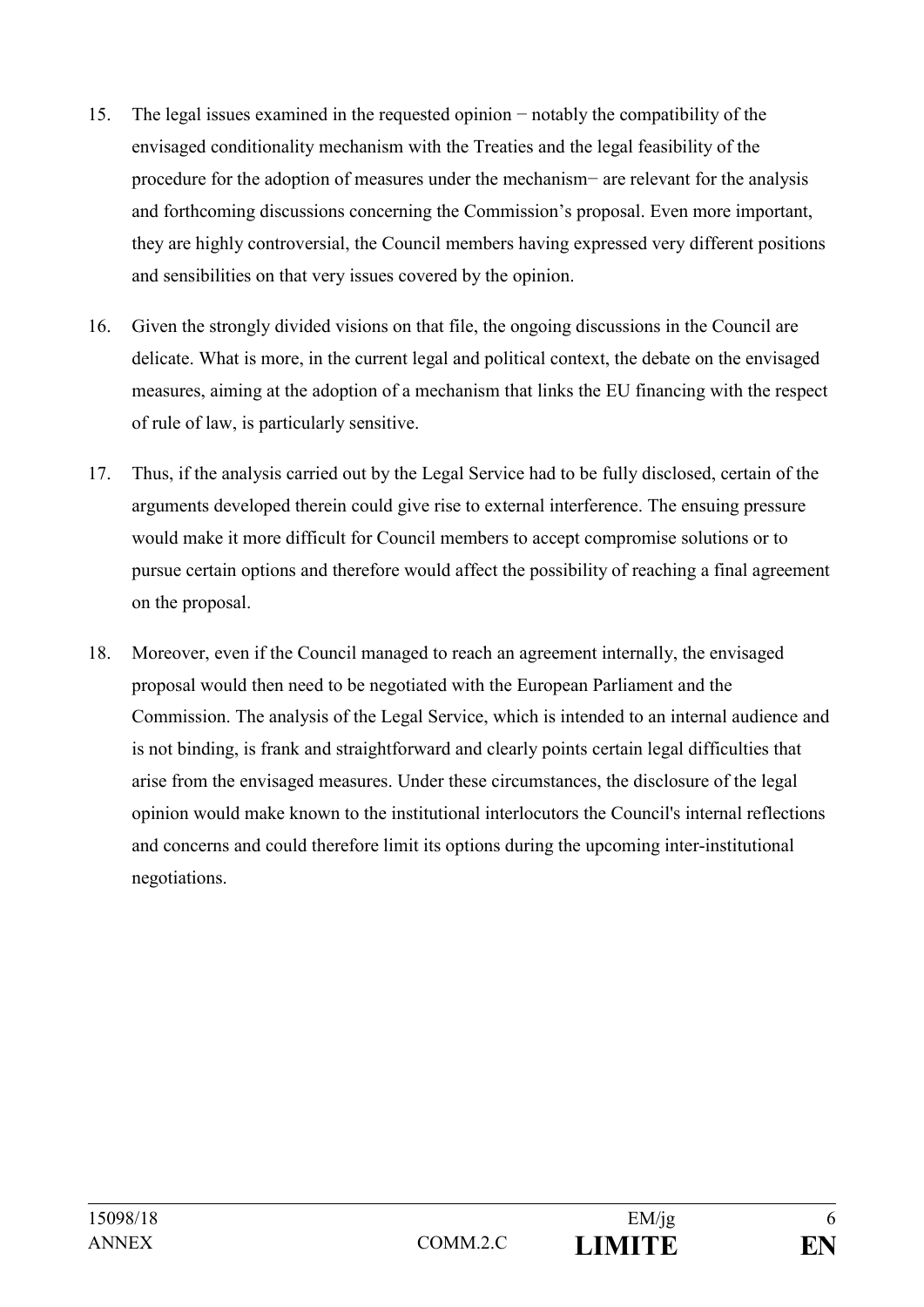- 19. Therefore, there is a reasonably foreseeable risk that full disclosure of the requested document could have a substantial negative impact on the decision-making process.
- 20. It is to be noted that this does not seem to be completely denied by the applicant, who states in the confirmatory application that the arguments developed by the Legal Service in the requested opinion could "*be relied upon to undermine the adoption (..) of a draft legislative document "*.
- 21. The Council therefore concludes that full disclosure of the requested document would seriously undermine the on-going decision-making process under Article 4(3), first subparagraph, of Regulation (EC) No 1049/2001.

#### **III. THE EXCEPTION RELATING TO THE PROTECTION OF LEGAL ADVICE**

- 22. Under article 4(2) second indent of Regulation (EC) No 1049/2001 : "*The institutions shall refuse access to a document where disclosure would undermine the protection of (…) legal advice*".
- 23. In view of its content, the requested document falls within the scope of this provision. It contains an opinion of the Council Legal Service that provides detailed analysis on legal issues and in particular on the appropriateness of the legal basis of the Commission's proposal, its compatibility with the EU Treaties and the legal feasibility of the procedure for the adoption of measures under the envisaged mechanism. In addition, the opinion has been elaborated following a request for legal advice from a Council's preparatory body that sought clarifications on the legal questions that arose during the work and discussions on the draft legislative act.
- 24. Thus, contrary to what is contended by the applicant, the requested document and in particular its parts that have not been yet disclosed following the initial request do contain legal advice.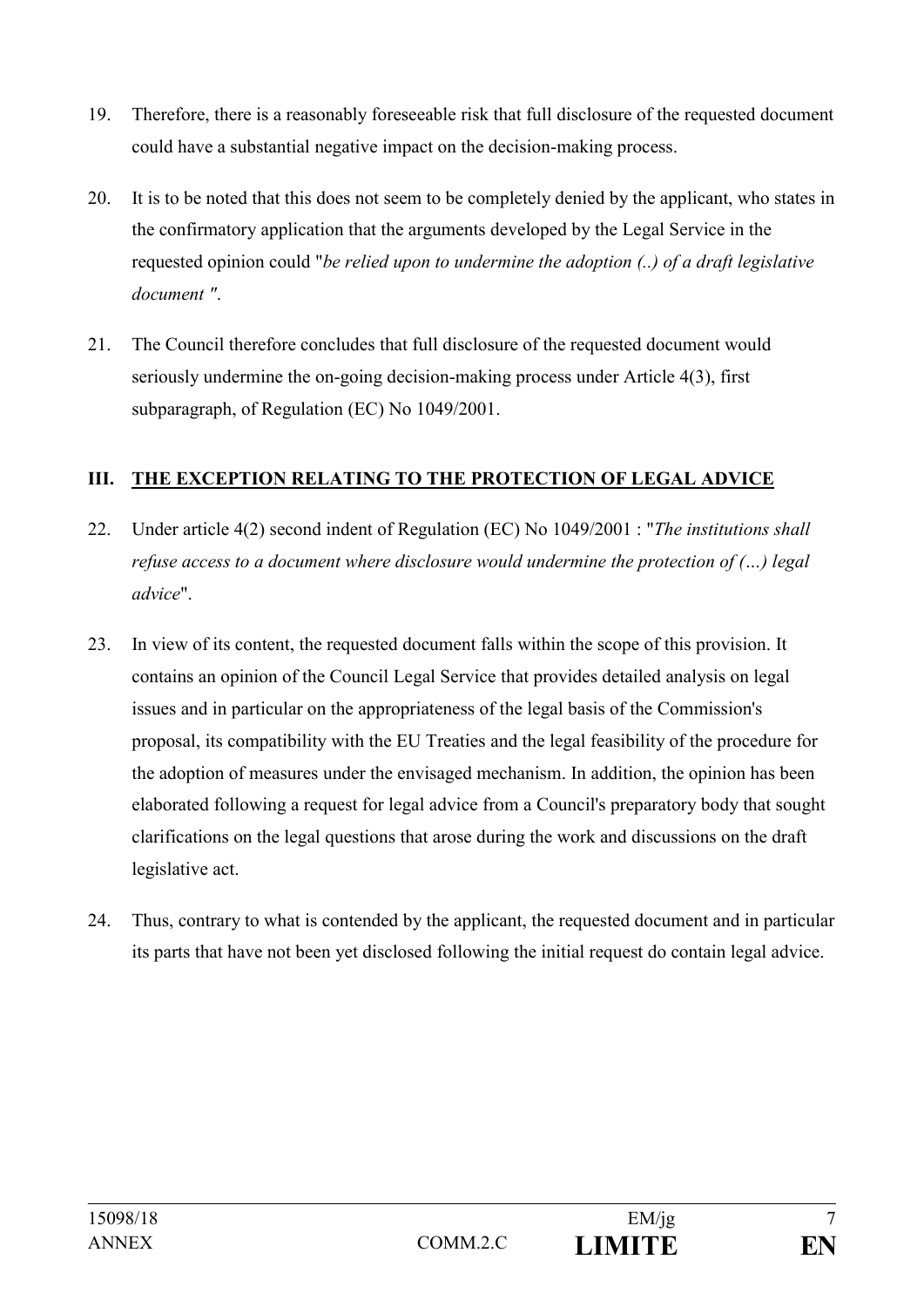- 25. The Council recognises that, in that specific case, the legal advice relates to a legislative procedure for which a particularly high exigence of transparency applies as above-mentioned.
- 26. However, the legal advice contained in the requested opinion touches upon issues (such as, for instance, the analysis of the legal basis of the proposal or the recourse to the voting system proposed for the Council's implementing acts) that have a systemic nature and are of a broad scope, that goes beyond the context of the legislative process in question.
- 27. Moreover, several issues analysed in the requested opinion are both highly contentious and critical for the negotiations on the draft legislative act.
- 28. It has already been mentioned that the members of the Council are currently divided on the Commission's proposal and that the legal issues examined in the requested opinion are particularly controversial. As demonstrated above, the full disclosure of this document would further impede the possibility to reach an agreement on the file. The legal advice is therefore sensitive in the context of the ongoing discussions.
- 29. In addition, as the proposed instrument, if adopted, shall have a direct impact on the allocation of funds, a high risk of litigation can be expected in this domain. In such a case, the legal issues covered by the opinion would be at the core of the court proceedings. There is therefore a concrete and not purely hypothetical risk that the issues addressed in the Legal Service´s opinion will be subject to litigation. Disclosure of legal advice concerning those aspects would negatively affect the ability of the Legal Service to effectively defend decisions taken by the Council before the Union courts on an equal footing with the legal representatives of the other parties to legal proceedings.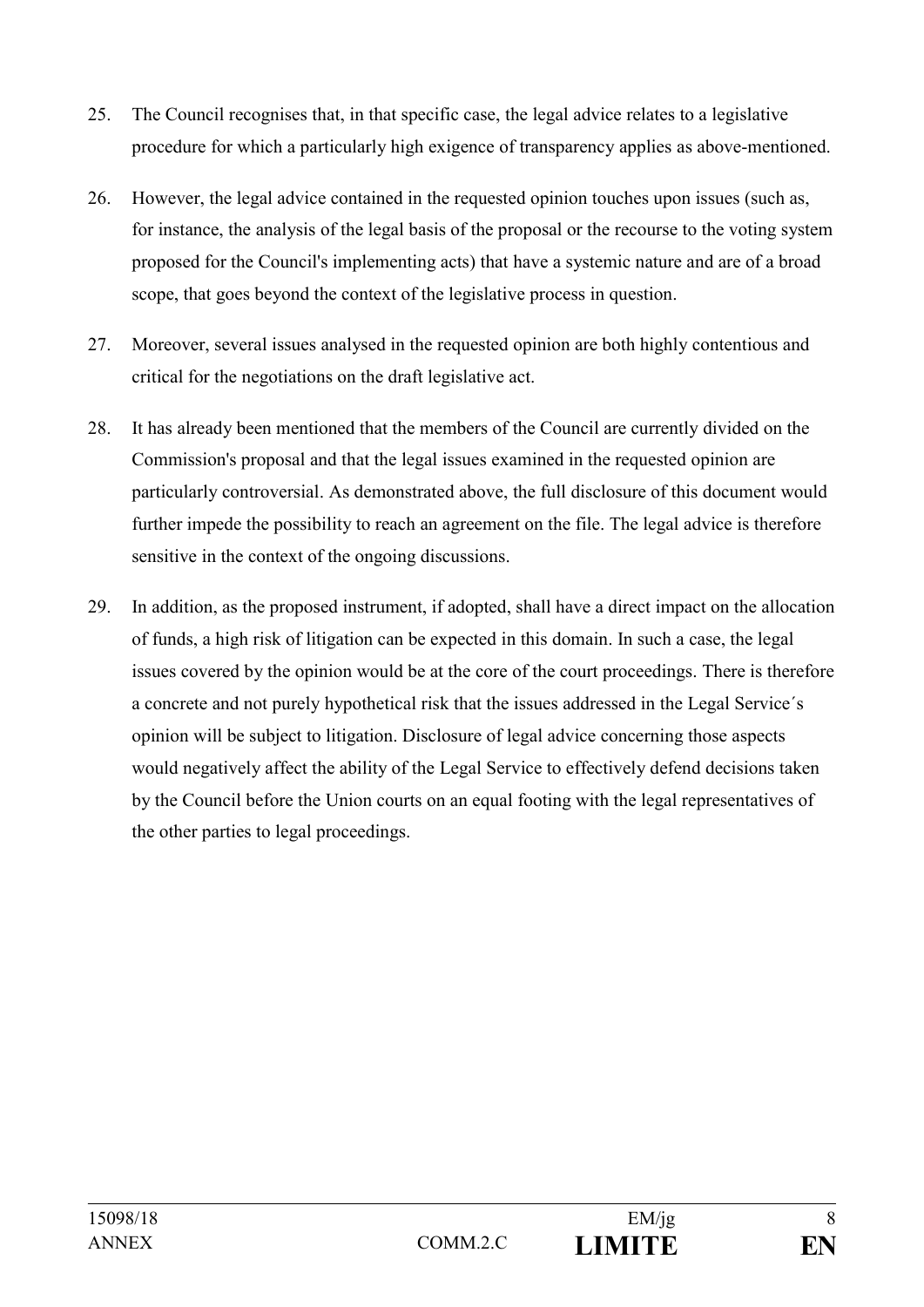- 30. In light of the above, in that particular case, full disclosure of the requested opinion would compromise the interest of the institution in seeking legal advice and receiving frank, objective and comprehensive advice. The possibility that the legal advice in question be disclosed to the public may lead the Council to display caution when requesting similar written opinions from its Legal Service. Moreover it could expose to external pressure the Legal Service, which in turn, could affect the way in which legal advice is drafted and hence prejudice the possibility to express views free from external influences.
- 31. Under the circumstances, the Council concludes that full disclosure of the requested document would undermine the protection of legal advice pursuant to Article 4(2), second indent, of Regulation (EC) No 1049/2001.

### **IV. PARTIAL ACCESS PURSUANT TO ARTICLE 4(6) OF REGULATION (EC) NO 1049/2001**

- 32. In its initial decision, the Council considered that disclosure of certain parts of the requested legal opinion did not represent a risk for the interests protected by the invoked exceptions. As a consequence, it granted partial access to document ST 13593 2018 INIT and notably to paragraphs 1 to 8, with the exception of the second sentence of paragraph 1, which contain an introduction as well as an account of the legal and factual background of the Legal Service´s opinion.
- 33. The Council has now examined whether extended partial access could be granted to the document in question.
- 34. In light of its examination, the Council concludes that all the parts of the requested document which have not been disclosed in its first reply are covered by the invoked exceptions in their entirety and that no additional partial access can be granted.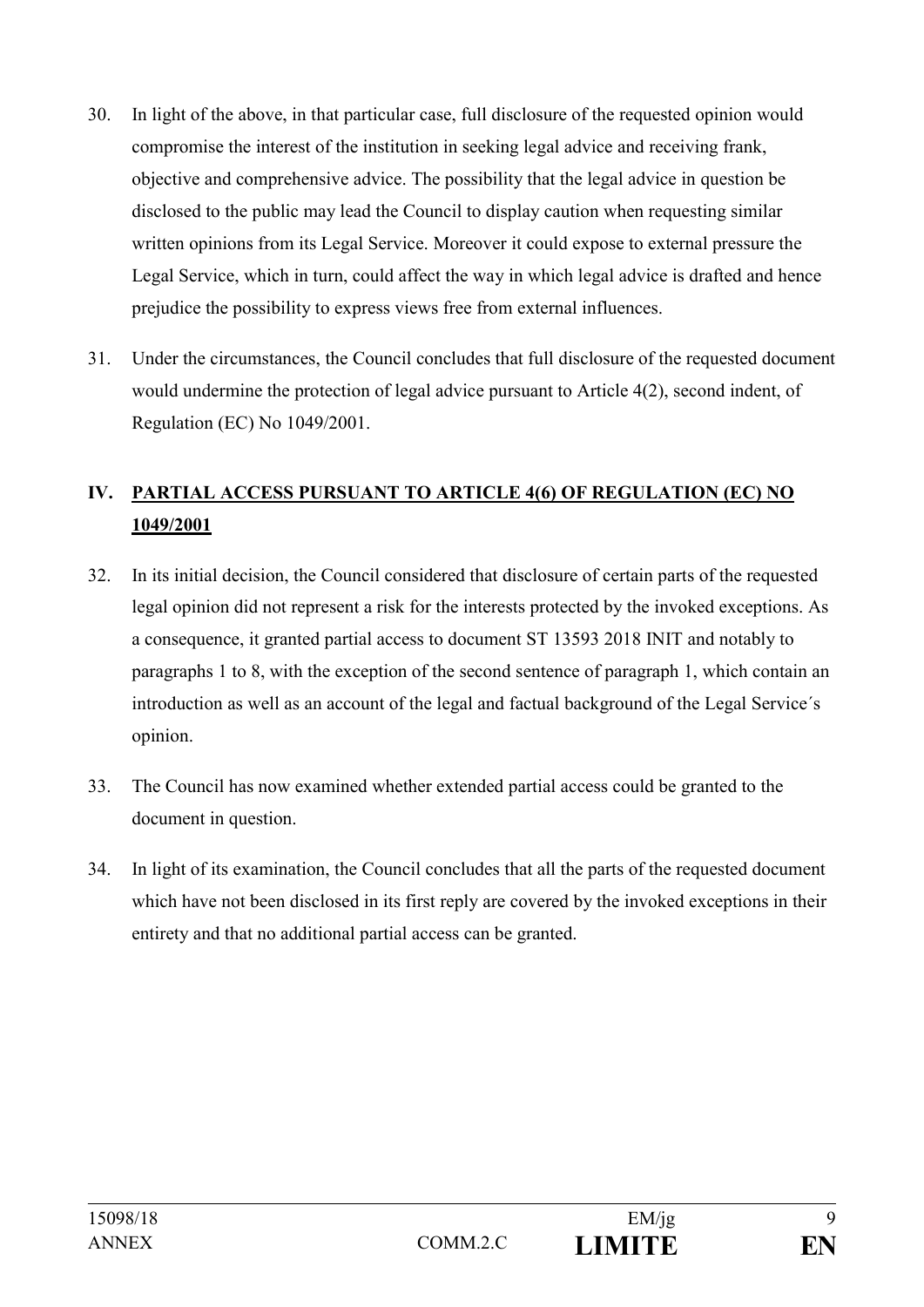#### **V. ASSESSMENT OF THE PUBLIC INTEREST IN DISCLOSURE**

- 35. The Council has thoroughly examined whether there is an overriding public interest in disclosure, taking into account the arguments provided by the applicant and the need to ensure transparency and public participation in the legislative process.
- 36. In that regard, the Council fully recognises the public interest in following the Council's discussions on legislative proposals. It is in that view that it has decided to grant partial access to the requested document already at the initial stage. The Council is also aware that some parts of the requested opinion have been leaked to the press and that some of the comments on the legal analysis have not been accurate, something that could be prevented if the opinion was fully released.
- 37. The Council however also considers that the interest in a public debate on legislative proposals cannot automatically override the protection of legal advice and of the decision making process in all case. Rather, the Council is called upon to carefully balance the public interest in having access to the requested document against the need to protect the interests invoked.
- 38. In light of its examination, the Council concludes, on account of the particularly sensitive nature and wide scope of the legal advice as well as of the need of preserving the effectiveness of its decision-making, that in the specific case at hand, the public interest invoked by the applicant does not outweigh the need to preserve the interests protected under Article 4(2), second indent and 4(3) first subparagraph of Regulation (EC) No 1049/2001.